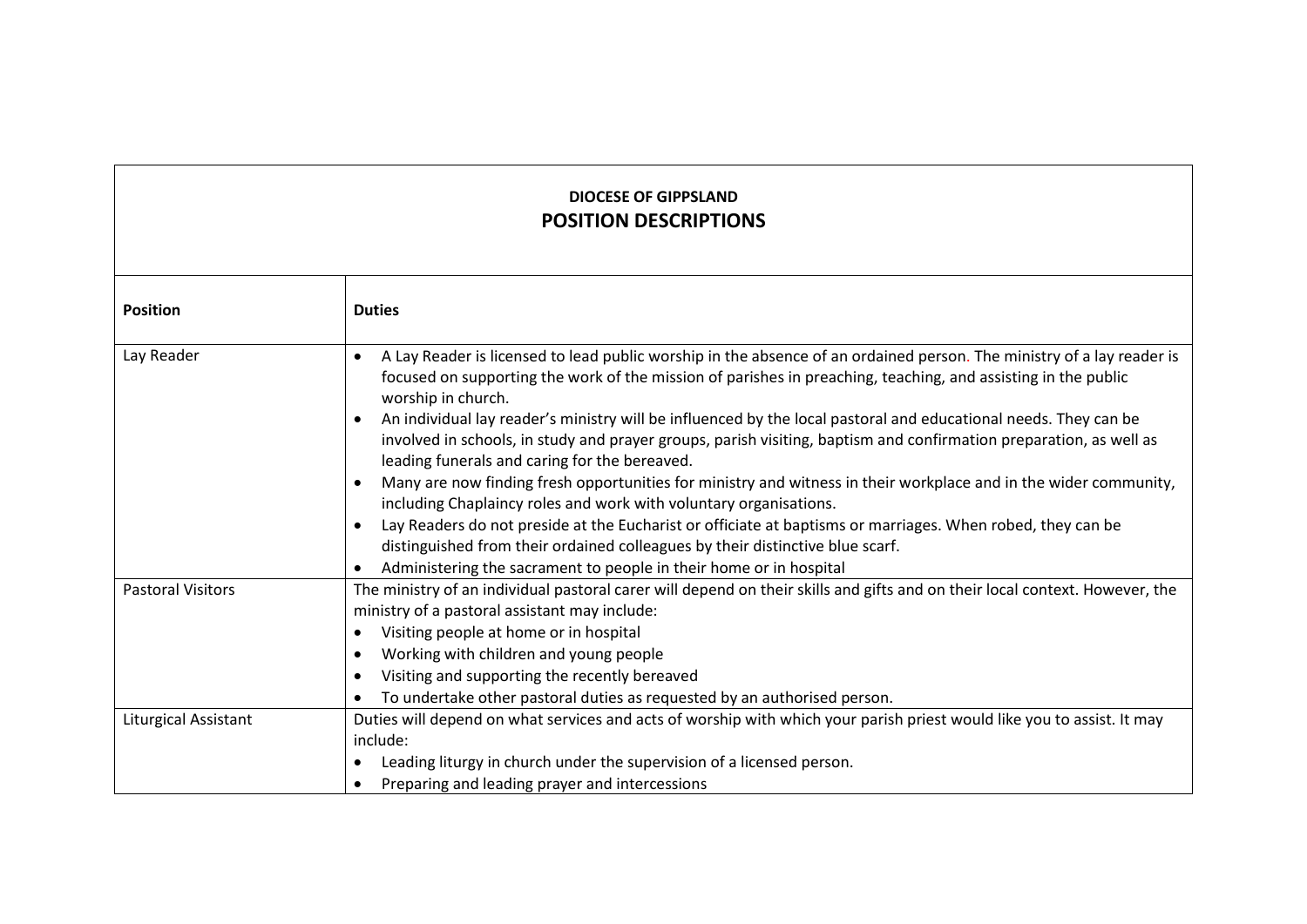| Eucharistic Assistant/<br>Sacristans | The role of the Eucharistic Assistant is to assist the priest in the distribution of the bread and wine at Holy Communion.                                                                                               |  |
|--------------------------------------|--------------------------------------------------------------------------------------------------------------------------------------------------------------------------------------------------------------------------|--|
| Churchwardens                        | The churchwardens of each church in a parish -                                                                                                                                                                           |  |
|                                      | must ensure that all things necessary for the due conduct of divine service in the church are provided;<br>(a)                                                                                                           |  |
|                                      | must keep order in church and provide for the due seating of the people;<br>(b)                                                                                                                                          |  |
|                                      | must ensure that there is kept an inventory of the furnishings and other property of the church;<br>(c)                                                                                                                  |  |
|                                      | must ensure that photographic records are kept of the furnishings and ornaments of the church;<br>(d)                                                                                                                    |  |
|                                      | must ensure that there are kept registers or records of the names and addresses of electors of the parish;<br>(e)                                                                                                        |  |
|                                      | (f)<br>must report to the parish council on -                                                                                                                                                                            |  |
|                                      | (i)<br>any expenditure necessary to preserve the fabric and furnishings of the church and other<br>buildings; and                                                                                                        |  |
|                                      | (ii)<br>any expenditure necessary to keep the fences and grounds of the church and other buildings of<br>the parish in good order;                                                                                       |  |
|                                      | must hand over to their successors the custody of the funds (if any) and all other property of the<br>(g)<br>church, together with an inventory and the photographic records;                                            |  |
|                                      | (h)<br>must do such other things as may be delegated to them with their consent by the parish council.                                                                                                                   |  |
|                                      | (i)<br>must report to the Bishop any irregularities in the performance of Divine Service or willful neglect<br>of duty or serious misconduct on the part of the incumbent.                                               |  |
|                                      | Duties of church wardens of principal church relating to rectory                                                                                                                                                         |  |
|                                      | The relevant churchwardens of the parish must report to the parish council on any expenditure<br>32.<br>necessary to keep the rectory and residences of the incumbent and clergy of the parish in good order and repair. |  |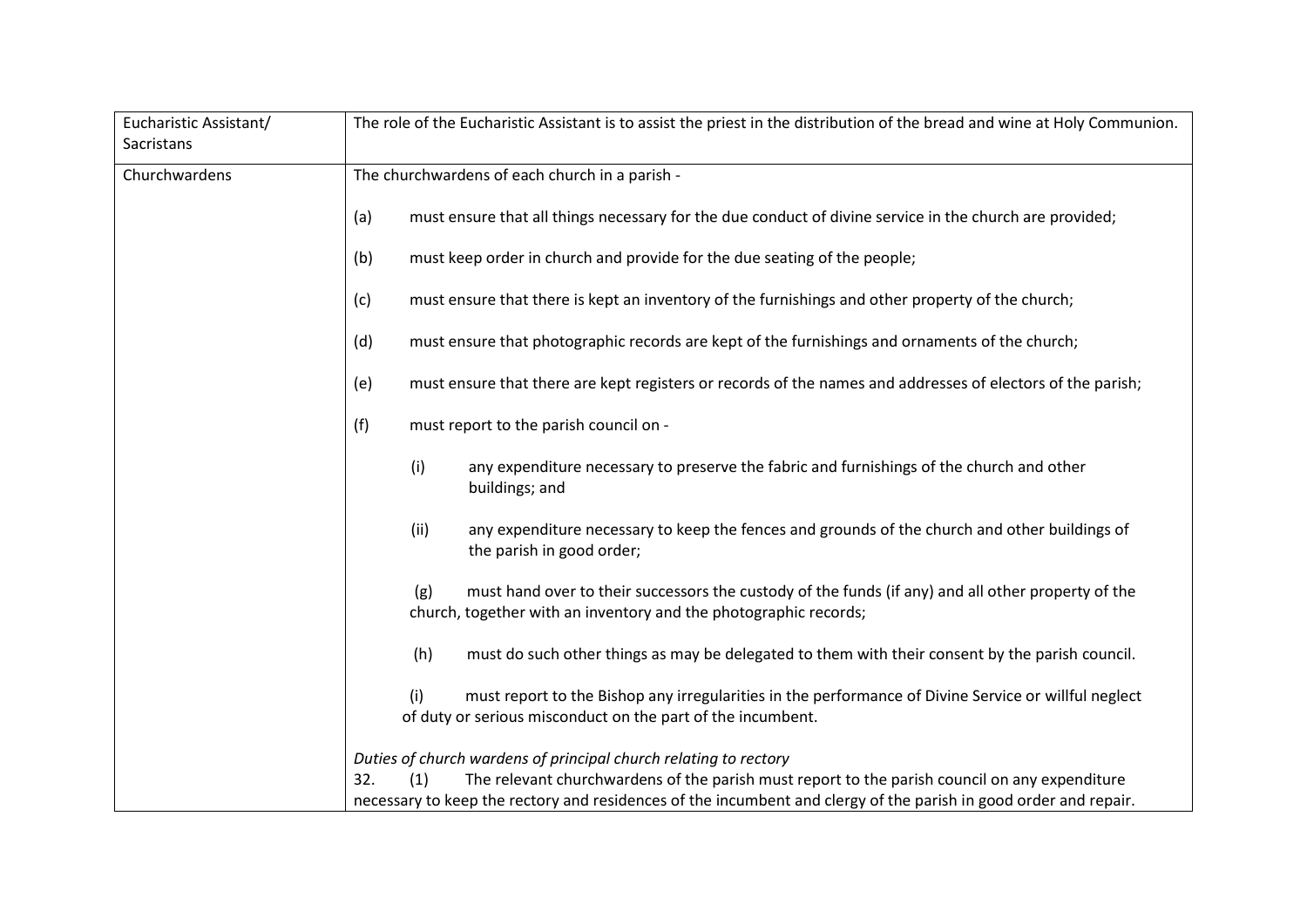|                                    | (2)                                                                                                            | The relevant churchwardens in the parish must inspect the rectory and other residences of the                                                                                        |  |
|------------------------------------|----------------------------------------------------------------------------------------------------------------|--------------------------------------------------------------------------------------------------------------------------------------------------------------------------------------|--|
|                                    | clergy of the parish at least once each year at a time convenient to the occupant of the rectory or residence. |                                                                                                                                                                                      |  |
|                                    | (3)                                                                                                            | In this section, 'relevant churchwardens' means the churchwardens of the church of the parish                                                                                        |  |
|                                    |                                                                                                                | nearest to the rectory or residence, as the case requires.                                                                                                                           |  |
| Secretary of Parish Council        | The parish council of a parish shall, at its first meeting each year after the annual general<br>33.<br>(1)    |                                                                                                                                                                                      |  |
|                                    |                                                                                                                | meeting, appoint from among its members a secretary of the parish council.                                                                                                           |  |
|                                    | (2)<br>The duties of the secretary of the parish council are:                                                  |                                                                                                                                                                                      |  |
|                                    | (a)                                                                                                            | to give adequate notice of meetings of the council to each member;                                                                                                                   |  |
|                                    | (b)                                                                                                            | to keep minutes of the proceedings of meetings;                                                                                                                                      |  |
|                                    | (c)                                                                                                            | to conduct correspondence;                                                                                                                                                           |  |
|                                    | (d)                                                                                                            | to prepare, in consultation with the incumbent, agenda for meetings and to circulate<br>those agenda as determined by the parish council;                                            |  |
|                                    | (e)                                                                                                            | to perform such other executive functions as may be assigned to the secretary by the<br>council;                                                                                     |  |
|                                    | (f)                                                                                                            | to keep minutes of the parish annual meeting and make them available for perusal and<br>to publish major decisions made at the annual meeting within one month after the<br>meeting. |  |
| <b>Treasurer of Parish Council</b> |                                                                                                                | The duties of the Treasurer of the parish council are -                                                                                                                              |  |
|                                    | (a)                                                                                                            | to present a statement of the financial transactions of the parish at each meeting of the<br>council;                                                                                |  |
|                                    | (b)                                                                                                            | to ensure that copies of the audited financial statements are placed on a notice board at<br>all churches in the parish at least<br>7 days before the annual general meeting;        |  |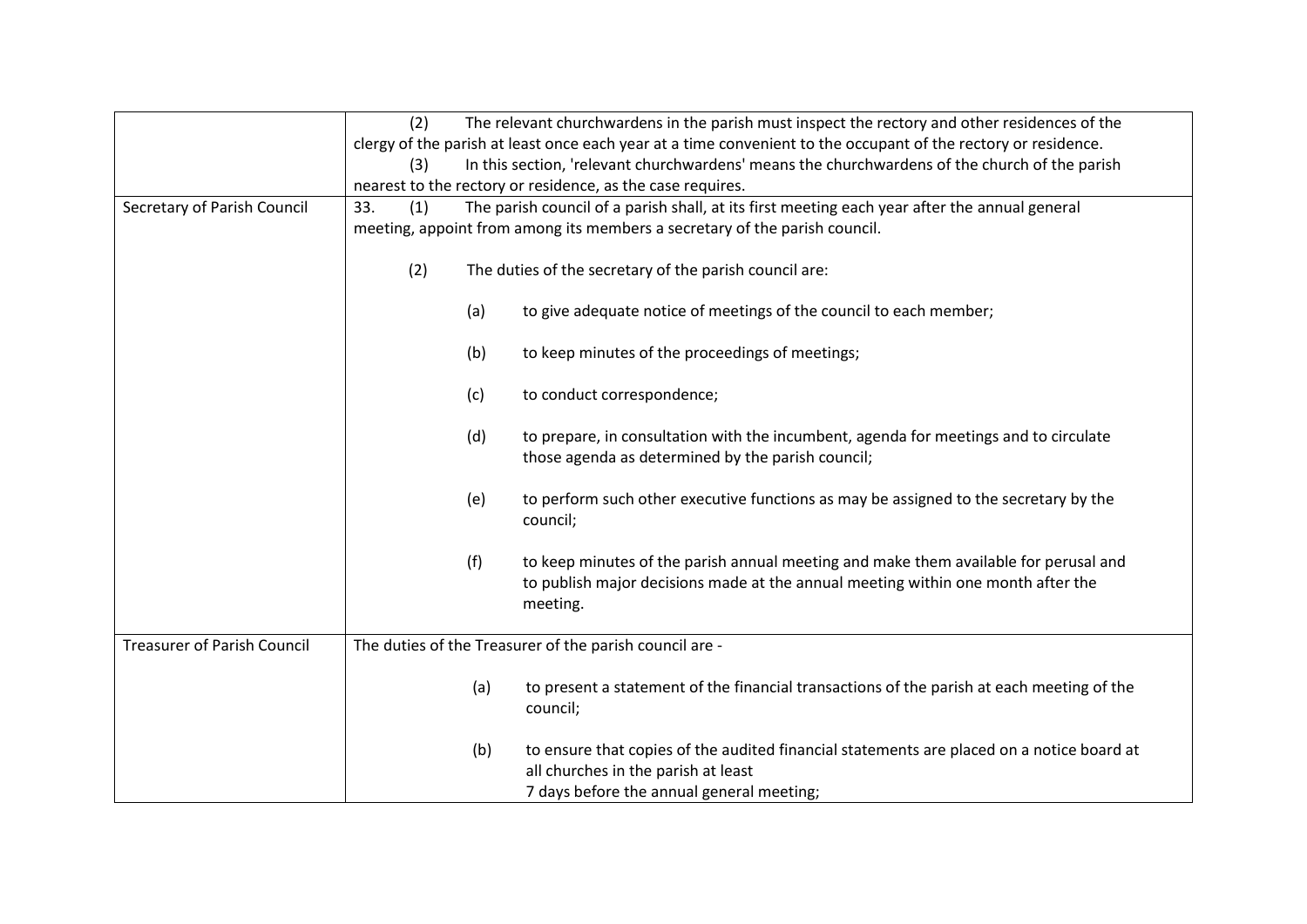|                       | (c)<br>to carry out such other duties as are assigned to the treasurer by the parish council.                                                                                                                                                                                     |  |
|-----------------------|-----------------------------------------------------------------------------------------------------------------------------------------------------------------------------------------------------------------------------------------------------------------------------------|--|
| Parish Council Member | Principal duty of Parish Council                                                                                                                                                                                                                                                  |  |
|                       | The parish council of a parish, under the direction of and in co-operation with the incumbent, must promote<br>29.<br>within the parish the whole mission of the church, pastoral, evangelistic, social, and ecumenical. <sup>1</sup>                                             |  |
|                       | General duties of parish council <sup>2</sup>                                                                                                                                                                                                                                     |  |
|                       | 29A<br>(1)<br>The parish council shall ensure that adequate provision is made for the proper preservation of<br>and safe custody of the church registers and, in consultation with the incumbent, the sacred<br>vessels and valuables of the church.                              |  |
|                       | (2)<br>The parish council shall provide for the collection of the offerings of the people.                                                                                                                                                                                        |  |
|                       | (3)<br>The parish council shall, subject to the Stipends, Remuneration and Allowances Act 1994, fix the<br>stipend and allowances of the incumbent and other ministers of the parish.                                                                                             |  |
|                       | The parish council shall maintain in good condition and repair all church property within the<br>(4)<br>parish.                                                                                                                                                                   |  |
|                       | The parish council shall comply with such requirements about insurance, whether in relation to<br>(5)<br>the church and buildings of the parish, public liability, clergy sickness<br>and accident, or otherwise, as<br>are specified by the Bishop in Council from time to time. |  |
|                       | The parish council shall ensure that this Act and any other Act and any resolution of Synod<br>(6)<br>relating to the administration of the parish is complied with in the parish.                                                                                                |  |
|                       | Financial responsibilities of parish council <sup>3</sup>                                                                                                                                                                                                                         |  |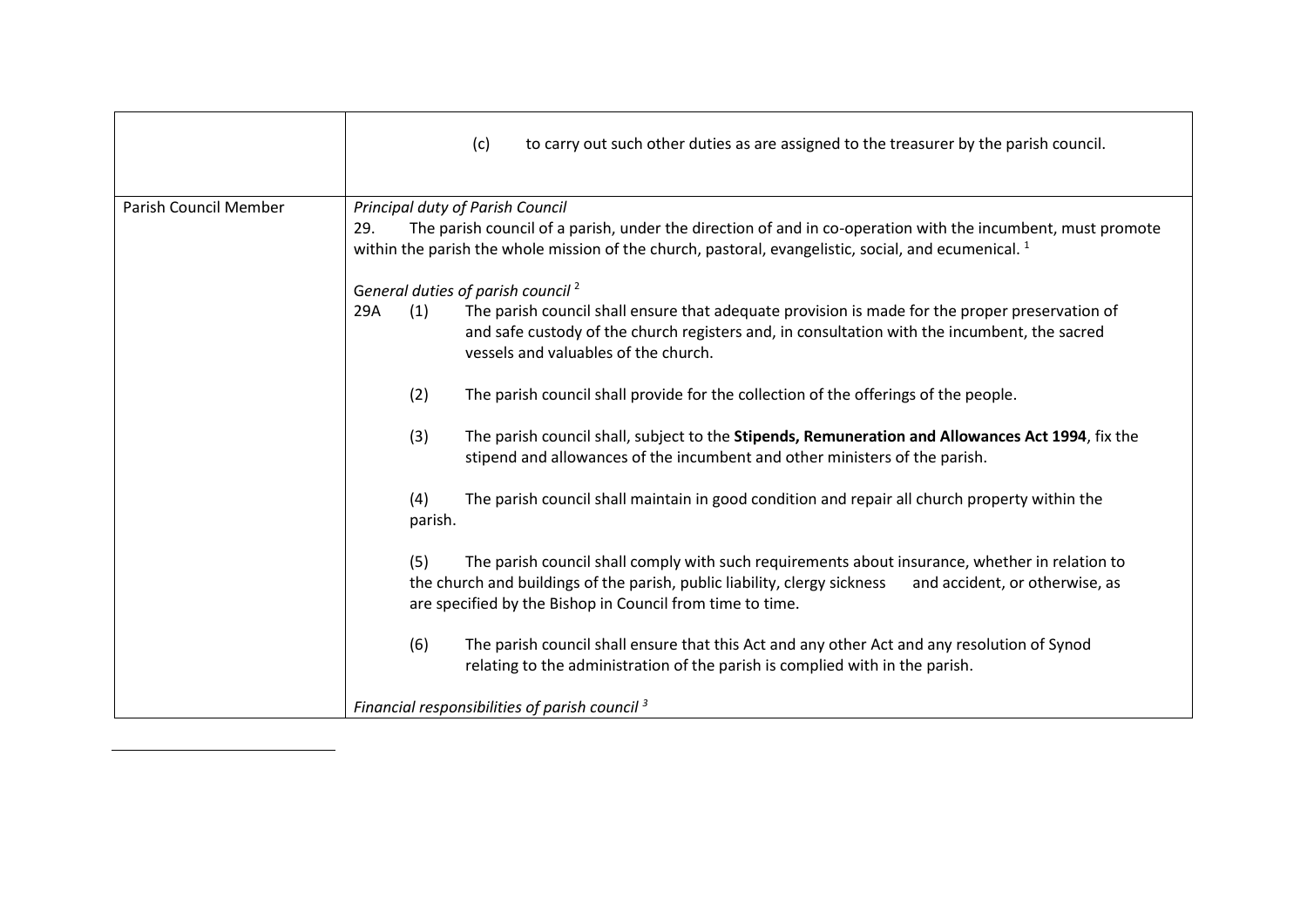| 29B<br>(1)<br>The parish council, subject to and in accordance with Part 5, shall arrange for money received by<br>the parish to be deposited with a bank or such other institution as is approved by the Bishop in Council.                   |
|------------------------------------------------------------------------------------------------------------------------------------------------------------------------------------------------------------------------------------------------|
| (2)<br>The parish council shall ensure--                                                                                                                                                                                                       |
| that there are kept records of all receipts and payments of the funds of the<br>(a)<br>parish,<br>including funds of all centres of the parish and all organisations of the parish (other than funds to which<br>sub-section (3) applies); and |
| that the accounts of those funds are made up and closed as at<br>(b)<br>30 September each year; 4 and                                                                                                                                          |
| that the audited financial statements of those funds are laid before the annual<br>meeting<br>(C)<br>of the parishioners.                                                                                                                      |
| (3)<br>If, with the approval of the parish council, there are separate funds for a church in a parish, the<br>parish council shall ensure--                                                                                                    |
| that there are kept records of all receipts and payments of those funds; and<br>(a)                                                                                                                                                            |
| that the accounts of those funds are made up and<br>(b)<br>closed as at 30 September each year; <sup>5</sup> and                                                                                                                               |
| that the audited financial statements of those funds are laid before the annual<br>(c)<br>general<br>meeting of the parishioners.                                                                                                              |
| (4)<br>The parish council shall direct the administration of parish funds, subject to any specific trusts.                                                                                                                                     |
| (5)<br>The parish council may raise funds for the purposes of the parish by direct giving or such other<br>appropriate means as it determines, subject to this Act.                                                                            |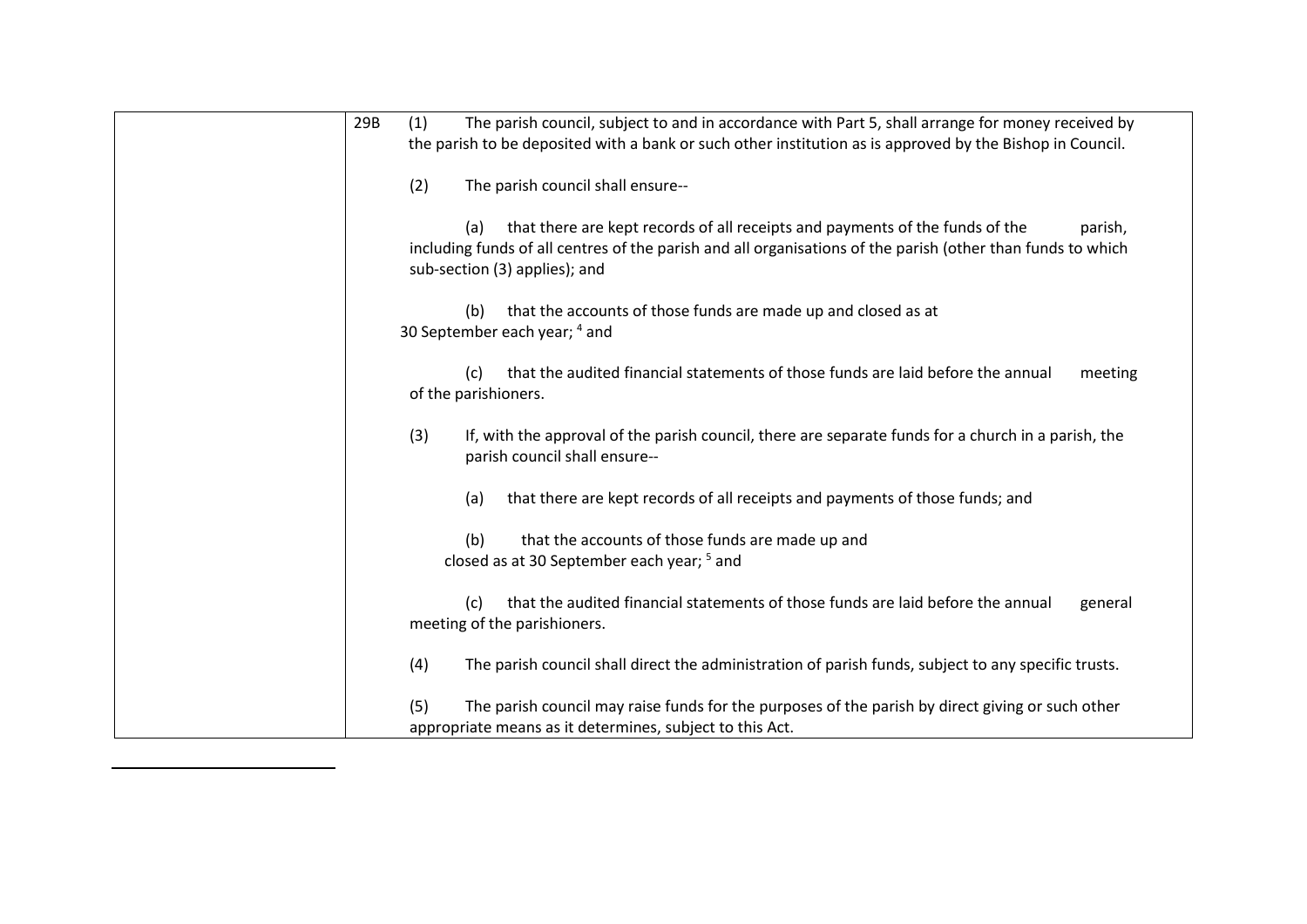|                           | The parish council shall pay out of the funds at its disposal the stipends, remuneration and<br>(6)<br>allowances of the incumbent and ministers of the parish and the salaries of any lay workers.<br>The parish council shall pay promptly all accounts required to be paid under this or any other Act<br>(7)<br>or by resolution of Synod.                                                                                                                                                                                                                                 |
|---------------------------|--------------------------------------------------------------------------------------------------------------------------------------------------------------------------------------------------------------------------------------------------------------------------------------------------------------------------------------------------------------------------------------------------------------------------------------------------------------------------------------------------------------------------------------------------------------------------------|
| <b>Missions Secretary</b> | The Mission Secretary educates members of the parish about and promote the work of Missionary organizations,<br>to encourage financial contributions to and prayerful support of missionary organizations approved by the<br>Diocese and to ensure the prompt remission of funds by the Parish to missionary organisations.                                                                                                                                                                                                                                                    |
| Safe Ministry Officer     | <b>TBA</b>                                                                                                                                                                                                                                                                                                                                                                                                                                                                                                                                                                     |
| Parish Youth Leader       | Under the direction and leadership of the priest of the parish:<br>Plan, develop, and implement all aspects of a balanced youth ministry.<br>Recruit and train youth leaders.<br>Be an advocate for youth and young adults<br>Educate the congregation about the hopes, concerns, and needs of youth in the local church and<br>community.<br>Mentor youth and young adults in developing their leadership skills.                                                                                                                                                             |
| Organist/Musician         | Under the direction and leadership of the priest of the parish:<br>An organist is a musician who plays any type of organ.<br>$\bullet$<br>An organist may accompany congregational hymn-singing and play liturgical music.<br>An organist may play solo organ works, play with an ensemble or orchestra, or accompany one or more<br>singers or instrumental soloists.<br>An organist may choose or recommend hymns and songs to be sung during services.<br>An organist may also play hymns and other appropriate music at special services such as funerals and<br>weddings. |
| Verger                    | The verger's duties may include but not be confined to the following:<br>Regular cleaning of toilets, building, welcome area. This includes the vacuuming of carpets, washing of<br>the stone floor, cobweb, and dust removal, up to a safe working height.<br>Tidying of cupboards and ensuring that the crypt is tidy and free from hazards<br>Providing access for authorised maintenance workers and other tradesmen<br>Cleaning and treating floors where necessary, including spot cleaning the carpet after spillages                                                   |